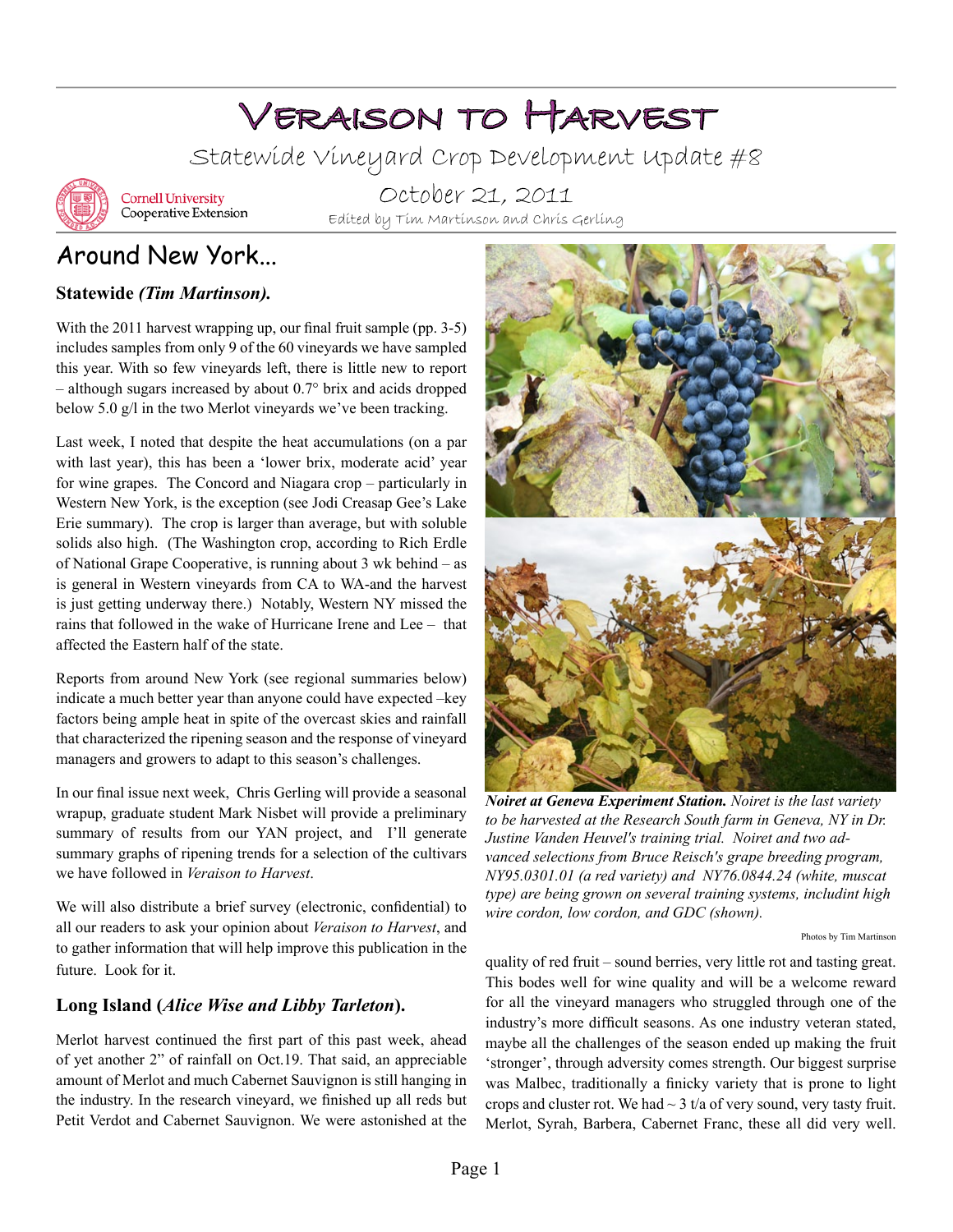Our only disappointment was Sangiovese, not a total loss but somewhat disappointing given the stellar performance of the others. It had some well established rot, perhaps due to the huge, compact clusters, some close to 0.5 lbs. Specific data on varieties and clones will be posted on our website this winter (http://ccesuffolk.org/viticulture). As a preview, the various clones of Merlot generally had the following numbers: Brix 19-20's, acids 5.2-5.8 and TA's 3.42-3.58. In conclusion, this season was humbling for most of us, and reinforced the notion that each and every decision in the vineyard is an important one.

#### **Finger Lakes** *(Hans Walter-Peterson)*

We're on the very tail end of the 2011 harvest in the Finger Lakes now. While a few places still have some late season reds (primarily Cabernet Sauvignon) still hanging, most vineyards have finished picking for the year. Catawba is the lone exception to this at this point, with harvest for a couple of larger processors scheduled to continue through next week, and possibly even a little later.

Lower sugar and optimal to low acid levels continue to be fairly regular themes to the year, although growers have been finding their reds coming in this week at 20-21° Brix. As has been the case with earlier varieties this year, even though sugar levels are lower than might be expected, the fruit that has been harvested (and made it through sorting) has nice flavors and little or no green or vegetal aromas.

The 2011 growing season will likely be remembered by growers with native and hybrid varieties as an excellent one. While disease pressure was higher, particularly early in the season for phomopsis and downy mildew, yields in most of these varieties were significantly higher than normal, while still achieving processors' ripeness standards.

For *vinifera* varieties, yields were also higher than normal in many cases, but rot and selective harvesting meant a portion of that crop was often dropped in the vineyard or sorted out at the crush pad. As with any year, assessments of the quality of this year's crop at this point are only preliminary. But despite the challenges thrown at growers and wineries this season, there is still reason for optimism about the final products that will be produced.

#### **Lake Erie (***Jodi Creasap Gee).*

With the wrapping up of the 2011 season, I contacted our grower-cooperators to get their perspective on this growing season. Overall, most growers are pleased with the terrific growing season and higher-than expected yields. In fact, each of them used words like "exceptional," "great," and "excellent" to describe the 2011 growing season. Some growers reported the largest crops ever, across all varieties (wine grape and Concord) this year, but they were able to find markets easily for nearly all the fruit. Fruit quality is reported as being very good, despite all the recent wet weather. Generally speaking, many growers are pleased with the quality of the mature wood in most vineyards, which looks promising for a decent 2012 season. National Grape and Grower's Cooperative should be finishing up harvest by this weekend, while Cott/Cliffstar will likely continue into next week. Walker's Fruit Basket is about three to four days away from the end of harvest, and I think the growers, processors, truckers, and everyone else involved in the industry is looking forward to the first week of November.

Walker's Fruit Basket reported the Finger Lakes fruit being abnormally ahead  $-$  by 3-4 weeks  $-$  of the Lake Erie fruit, although the quality overall was very good. There were, of course, varieties that had to be picked a little early – more due to disease than ripeness – but that likely will not affect juice quality much. The color in the red hybrids was "phenomenal" this year, although acids were fairly low overall.

As of Monday, National Grape processed just over 81,000 tons of Concord at the Westfield and North East plants, as reported in their weekly harvest update newsletter. The sugar solid average is over 16 Brix, which compares to the sugar levels we see here at CLEREL – 17, 18, 19 (and sometimes 20!) Brix. The National Grape late season Niagaras were processed at Pleasant Valley this year, and that wrapped up around October 13, with a few tons left to be processed in North East. National Grape pressed 12,247 tons of Niagaras (Avg Brix: 14.52 this year, with an extra 6,359 tons processed as the late season Niagaras (Avg Brix: 14.19).

#### **Hudson Valley (***Steven McKay & Steve Hoying)***.**

Harvest is being wrapped up in the Hudson Valley this week with Cabernet Franc. Millbrook Vineyards reports flavor as "not bad", while Whitecliff Vineyard said their harvest "lacks character". All agree that the year has been too wet from August on, and this has had a negative impact on grape quality. Reports vary about vines hardening off. Hybrids with good canopies still intact are hardening off better than some of the viniferas that have suffered from downy mildew and have damaged canopies. Birds have continued to be a major problem at Millbrook, worse than in past years.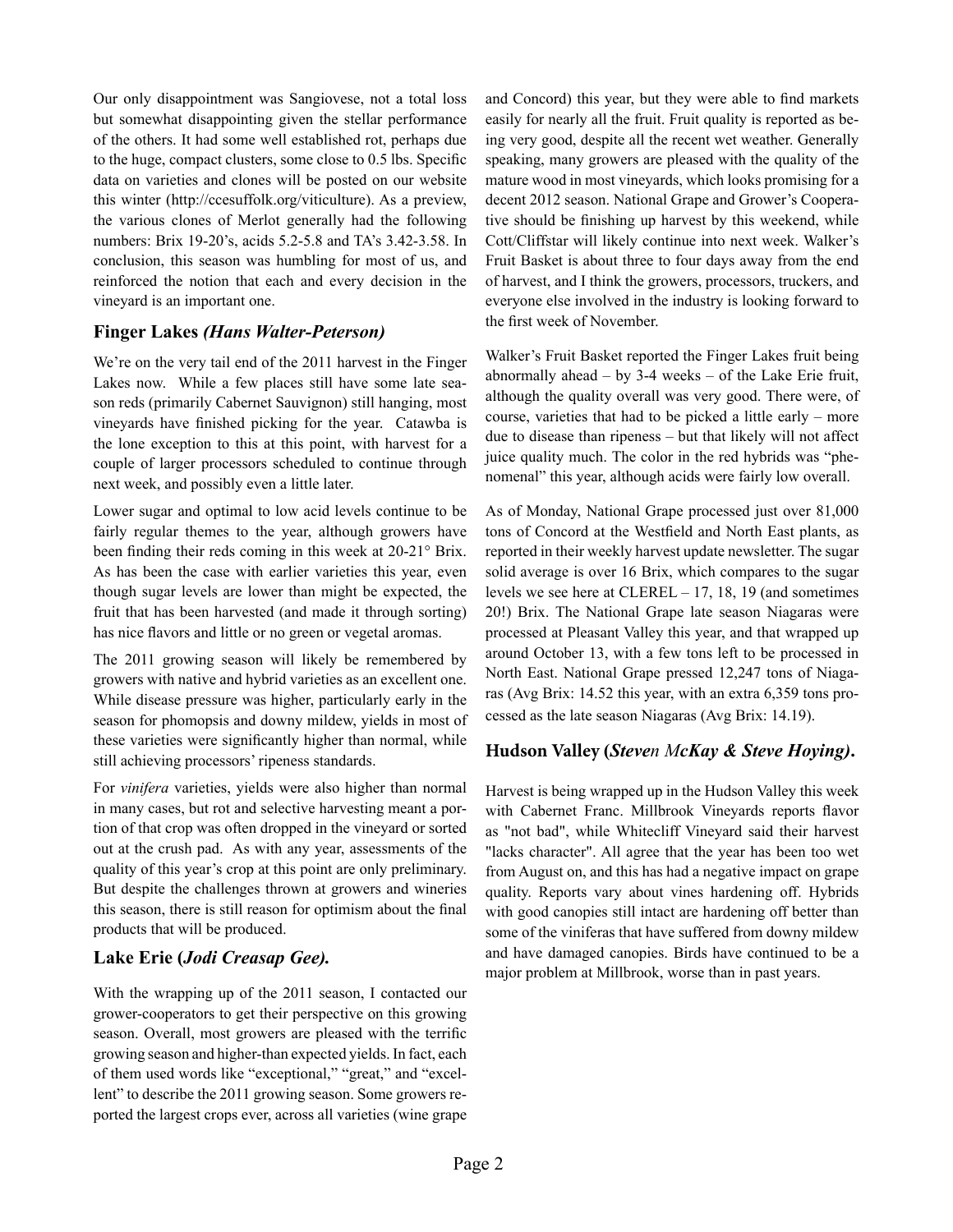# FRUIT MATURATION REPORT - 10/21/2011

Samples reported here were collected on **Monday & Tuesday, October 17-18.** Since we had only 9 samples this week (final table), we only calculated averages for a few of the cultivars that had multiple samples. Sampling last year stopped on 10/11, so there are no 'new' previous year averages. Tables from 2010 are archived at http://grapesandwine.cals.cornell.edu/cals/grapesandwine/veraison-toharvest/2010.cfm .

In our final issue, we will provide summary graphs, similar to those in [2010 Veraison to Harvest #9](http://www.cals.cornell.edu/cals/grapesandwine/veraison-to-harvest/upload/Veraison-to-Harvest-2010-9.pdf) - TEM

#### **Cabernet Franc**

| <b>Region</b>            | <b>Harvest Date</b> | <b>Description</b>      | Ber. Wt. g. ° Brix |              |               | pH   | TA g/L | YAN (ppm)        |                  |
|--------------------------|---------------------|-------------------------|--------------------|--------------|---------------|------|--------|------------------|------------------|
| <b>Finger Lakes</b>      |                     | W Seneca                | <b>HARVEST</b>     |              |               |      |        |                  |                  |
| Finger Lakes             | 10/17/2011          | W Cayuga                | 1.61               |              | 20.8<br>3.42. |      |        | 5.00<br>50       |                  |
| <b>Hudson Valley</b>     | 10/17/2011          | HV Lab                  | 1.53               |              | 18.3<br>3.80  |      | 5.05   | 181              |                  |
| Lake Erie                |                     |                         | <b>HARVEST</b>     |              |               |      |        |                  |                  |
| Average                  | 10/17/2011          |                         | 1.57               |              | 19.6          | 3.61 | 5.03   | 115              |                  |
| <b>Prev Sample</b>       | 10/11/2011          |                         | 1.47               |              | 20.2          | 3.40 | 6.9    | 102              |                  |
| '10 Final Sample         | 10/11/2010          |                         | 1.54               |              | 22.3          | 3.39 | 6.7    | 75               |                  |
| Catawba                  |                     |                         |                    |              |               |      |        |                  |                  |
| <b>Region</b>            | <b>Harvest Date</b> | <b>Description</b>      | Ber. Wt. g.        |              | ° Brix        | pH   | TA g/L | <b>YAN (ppm)</b> |                  |
| <b>Finger Lakes</b>      |                     |                         | <b>HARVEST</b>     |              |               |      |        |                  |                  |
| <b>Final Sample</b>      | 10/10/2011          | W Cayuga                | 2.52               | 18.7         |               | 3.10 | 10.4   | 111              |                  |
| '10 Final Sample         | 10/4/2010           | W Cayuga                | 2.35               | 19.1         |               | 3.32 | 8.5    |                  | 162              |
|                          |                     |                         |                    |              |               |      |        |                  |                  |
| <b>Cayuga White</b>      |                     |                         |                    |              |               |      |        |                  |                  |
| <b>Region</b>            | <b>Harvest Date</b> | <b>Description</b>      | Ber. Wt. g.        | ° Brix       |               | pH   | TA g/L | YAN (ppm)        |                  |
| <b>Finger Lakes</b>      | 9/20/2011           | W Keuka                 | <b>HARVEST</b>     |              |               |      |        |                  |                  |
| <b>Finger Lakes</b>      | 9/20/2011           | W Cayuga                | <b>HARVEST</b>     |              |               |      |        |                  |                  |
| <b>Final Sample</b>      | 9/20/2011           |                         | 2.55               | 16.5         |               | 3.12 | 8.3    | 168              |                  |
| '10 Final Sample         | 8/30/10             |                         | 2.91               | 15.4         |               | 3.3  | 12.1   | 201              |                  |
|                          |                     |                         |                    |              |               |      |        |                  |                  |
| Chardonnay               |                     |                         |                    |              |               |      |        |                  |                  |
| <b>Region</b>            | <b>Harvest Date</b> | <b>Description</b>      | Ber. Wt. g.        | ° Brix       |               | pH   | TA g/L | YAN (ppm)        |                  |
| <b>Finger Lakes</b>      | 10/10/2011          | W Seneca                | <b>HARVEST</b>     |              |               |      |        |                  |                  |
| Finger Lakes             | 10/3/2011           | W Cayuga                | <b>HARVEST</b>     |              |               |      |        |                  |                  |
| <b>Hudson Valley</b>     | 10/10/2011          | HV Lab                  | <b>HARVEST</b>     |              |               |      |        |                  |                  |
| Hudson Valley 10/10/2011 |                     | <b>Hudson Valley</b>    | <b>HARVEST</b>     |              |               |      |        |                  |                  |
| Long Island              | 10/10/2011          | N Fork South            | <b>HARVEST</b>     |              |               |      |        |                  |                  |
| <b>Final Sample</b>      | 10/11/2011          |                         | 1.54               | 19.7         |               | 3.63 | 6.7    | 316              |                  |
| '10 Final Sample         | 9/13/2010           | <b>Final sample</b>     | 1.42               | 21.6         |               | 3.59 | 6.8    | 246              |                  |
| <b>Chenin blanc</b>      |                     |                         |                    |              |               |      |        |                  |                  |
| <b>Region</b>            | <b>Harvest Date</b> | <b>Description</b>      | Ber. Wt. g.        |              | ° Brix        | pH   | TA g/L | <b>YAN (ppm)</b> |                  |
| Long Island              | 9/28/2011           | North Fork North        | <b>HARVEST</b>     |              |               |      |        |                  |                  |
| <b>Final Sample</b>      | 9/28/2011           | <b>North Fork North</b> | 2.20               | 15.2<br>3.20 |               | 10.0 | 93     |                  |                  |
| <b>Concord</b>           |                     |                         |                    |              |               |      |        |                  |                  |
| <b>Region</b>            | <b>Harvest Date</b> | <b>Description</b>      | Ber. Wt. g.        |              | ° Brix        |      | pH     | TA g/L           | <b>YAN (ppm)</b> |
| Finger Lakes             | 10/17/2011          | W Keuka                 | 3.14               |              | 17.4          |      | 3.34   | 8.47             | 220              |
| Lake Erie                | 10/10/2011          | Portland                | <b>HARVEST</b>     |              |               |      |        |                  |                  |
| Average                  |                     |                         |                    |              |               |      |        |                  |                  |
| <b>Prev Sample</b>       | 10/11/2011          |                         | 3.02               |              | 18.1          |      | 3.34   | 8.2              | 254              |
| '10 Final Sample         | 9/27/2010           |                         | 3.22               |              | 17.1          |      | 3.61   | 6.6              | 157              |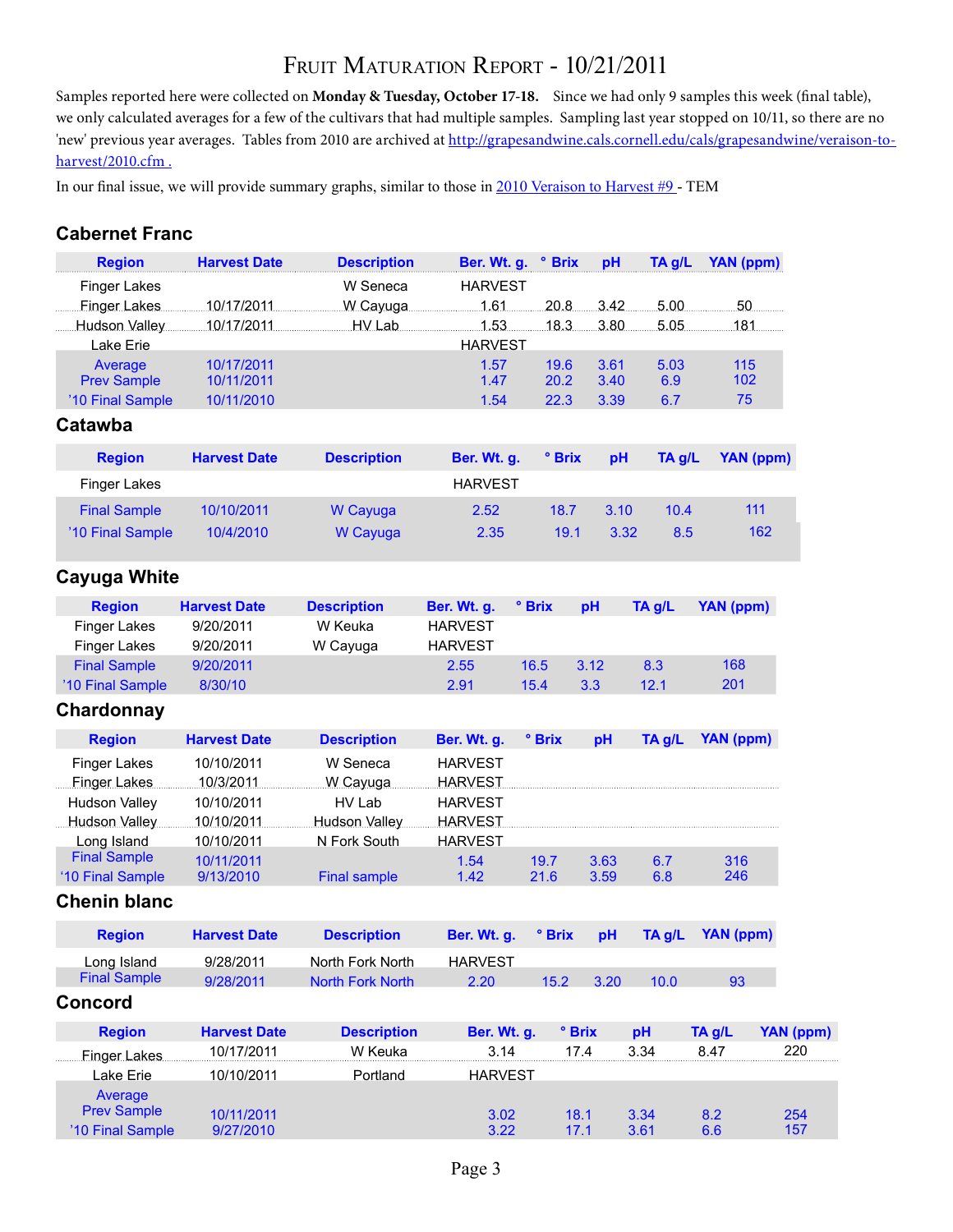### **Lemberger**

| <b>Region</b>                          | <b>Harvest Date</b>    | <b>Description</b>      | Ber. Wt. g.    | ° Brix       | pH           | TA g/L     | <b>YAN (ppm)</b> |
|----------------------------------------|------------------------|-------------------------|----------------|--------------|--------------|------------|------------------|
| <b>Finger Lakes</b>                    | 10/10/2011             | E Keuka                 | <b>HARVEST</b> |              |              |            |                  |
| <b>Finger Lakes</b>                    | 10/10/2011             | W Seneca                | <b>HARVEST</b> |              |              |            |                  |
| Average                                | 10/10/2011             | No Average Calc.        |                |              |              |            |                  |
| <b>Previous Sample</b>                 | 10/3/2011              |                         | 1.63<br>2.30   | 20.8<br>21.8 | 3.27<br>3.35 | 5.7<br>7.6 | 79<br>70         |
| '10 Final Sample<br><b>Malbec</b>      | 9/27/2010              | <b>Final Sample</b>     |                |              |              |            |                  |
|                                        |                        |                         |                |              |              |            |                  |
| <b>Region</b>                          | <b>Harvest Date</b>    | <b>Description</b>      | Ber. Wt. g.    | ° Brix       | pH           | TA g/L     | <b>YAN</b> (ppm) |
| Long Island                            | 10/17/2011             | North Fork South        |                | 20.3         | 3.96         | 8.0        | 223              |
| <b>Prev Sample</b>                     | 10/10/2011             | <b>North Fork South</b> | 1.84           | 19.4         | 3.82         | 8.2        | 279              |
| <b>Merlot</b>                          |                        |                         |                |              |              |            |                  |
| <b>Region</b>                          | <b>Harvest Date</b>    | <b>Description</b>      | Ber. Wt. g.    | ° Brix       | pH           | TA g/L     | <b>YAN (ppm)</b> |
| <b>Hudson Valley</b>                   | 10/17/2011             | HV Lab                  | 1.56           | 18.1         | 3.88         | 4.9        | 229              |
| Long Island                            | 10/17/2011             | North Fork N            | 1.95           | 19.8         | 3.98         | 4.6        | 141              |
| Average                                | 10/17/2011             |                         | 1.75           | 19.0         | 3.93         | 4.8        | 185              |
| <b>Prev Sample</b>                     | 10/10/2011             |                         | 1.75           | 18.3         | 3.77         | 5.6        | 206              |
| '10 Final Sample                       | 10/4/2010              | (no 10/10/2010 sample)  | 1.76           | 20.8         | 3.85         | 5.0        | 128              |
| <b>Niagara</b>                         |                        |                         |                |              |              |            |                  |
| <b>Region</b>                          | <b>Harvest Date</b>    | <b>Description</b>      | Ber. Wt. g.    | ° Brix       | pH           | TA g/L     | <b>YAN (ppm)</b> |
| Lake Erie                              |                        |                         | <b>HARVEST</b> |              |              |            |                  |
| <b>Final Sample</b>                    | 9/20/2011              | <b>Portland</b>         | 4.40           | 16.0         | 3.21         | 7.9        | 172              |
| <b>Noiret</b>                          |                        |                         |                |              |              |            |                  |
| <b>Region</b>                          | <b>Harvest Date</b>    | <b>Description</b>      | Ber. Wt. g.    | ° Brix       | pH           | TA g/L     | <b>YAN (ppm)</b> |
| <b>Hudson Valley</b>                   | 10/10/2011             | HV Lab                  | 1.64           | 18.2         | 3.53         | 7.5        | 312              |
| Hudson Valley                          | 10/10/2011             | W HV                    | <b>HARVEST</b> |              |              |            |                  |
| Lake Erie                              | 10/10/2011             | Ripley                  | <b>HARVEST</b> |              |              |            |                  |
| Average                                | 10/11/2011             |                         | 1.75           | 19.3         | 3.38         | 7.8        | 259<br>202       |
| <b>Prev Sample</b><br>'10 Final Sample | 10/3/2011<br>10/4/2010 |                         | 1.97           | 18.0         | 3.37         | 7.7        |                  |
|                                        |                        |                         | 1.85           | 19.6         | 3.6          | 6.1        | 111              |
| <b>Pinot Noir</b>                      |                        |                         |                |              |              |            |                  |
| <b>Region</b>                          | <b>Harvest Date</b>    | <b>Description</b>      | Ber. Wt. g.    | ° Brix       | pH           | TA g/L     | <b>YAN (ppm)</b> |
| <b>Finger Lakes</b>                    | 10/3/2011              | E Seneca                | <b>HARVEST</b> |              |              |            |                  |
| Hudson Valley                          | 10/3/2011              | HV Lab                  | <b>HARVEST</b> |              |              |            |                  |
| <b>Hudson Valley</b>                   | 10/10/2011             | <b>Hudson Valley</b>    | <b>HARVEST</b> |              |              |            |                  |
| <b>FINAL Sample</b>                    | 10/3/2011              | (One vineyard only)     | 1.43           | 20.0         | 3.85         | 9.5        | 356              |
| <b>Prev Sample</b>                     | 9/27/2011              |                         | 1.72           | 18.7         | 3.68         | 7.6        | 311              |
| '10 FinalAverage                       | 9/20/2010              | <b>Final Sample</b>     | 1.44           | 23.6         | 3.95         | 7.0        | 266              |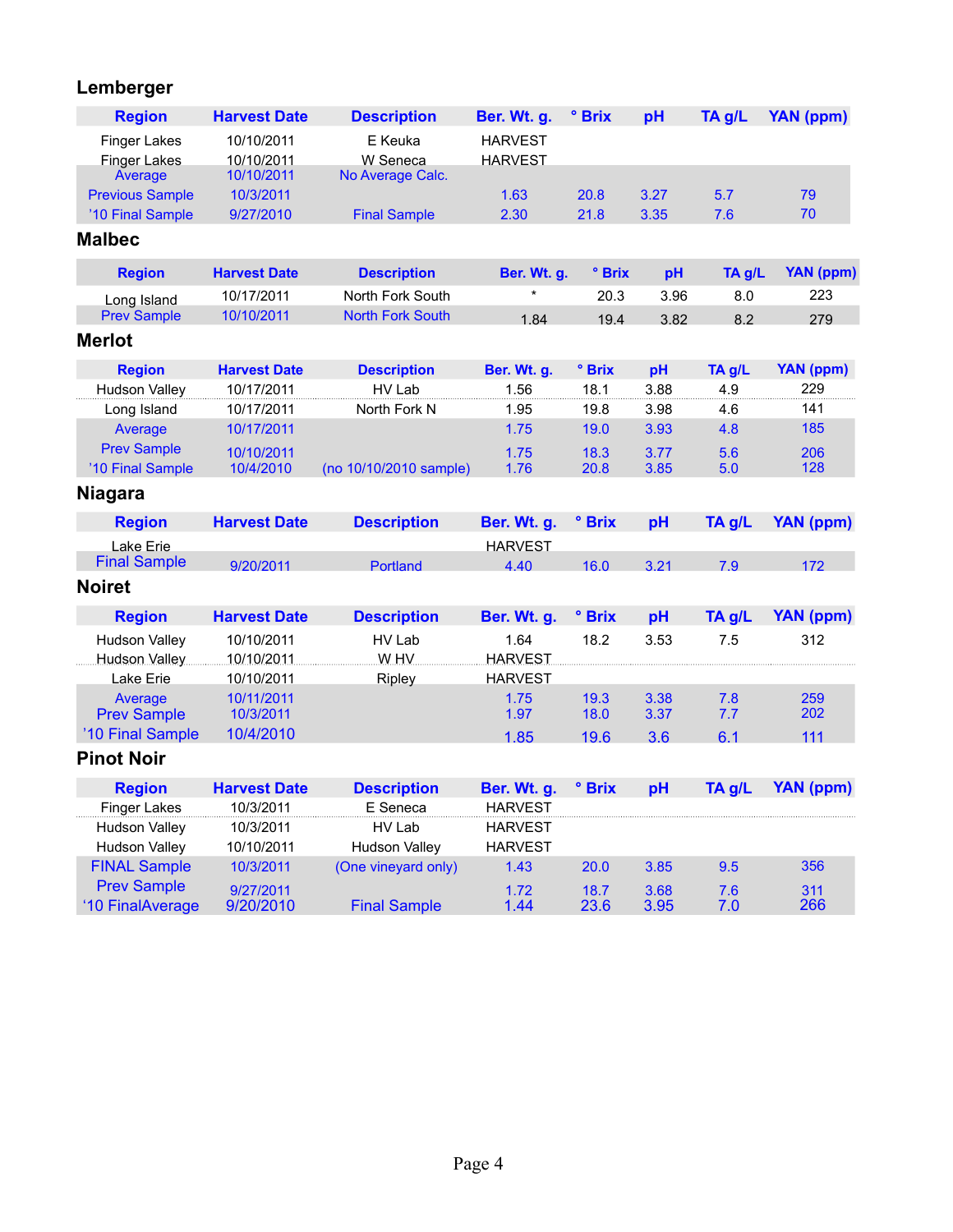## **Riesling**

| <b>Region</b>                                                                                                            | <b>Harvest Date</b>                                                              | <b>Description</b>                                                                                          | Ber. Wt.<br>g.                                                                                           |              | ° Brix       | pH           | TA g/L       | <b>YAN (ppm)</b> |
|--------------------------------------------------------------------------------------------------------------------------|----------------------------------------------------------------------------------|-------------------------------------------------------------------------------------------------------------|----------------------------------------------------------------------------------------------------------|--------------|--------------|--------------|--------------|------------------|
| Finger Lakes<br><b>Finger Lakes</b><br><b>Finger Lakes</b><br><b>Finger Lakes</b><br><b>Finger Lakes</b><br>Finger Lakes | 10/10/2011<br>10/10/2011<br>10/10/2011<br>10/10/2011<br>10/10/2011<br>10/10/2011 | E Seneca<br>E Seneca<br>W Seneca - LR/ST<br>W Seneca - NLR/NST<br>E Seneca-shoot thin<br>E Seneca - no thin | <b>HARVEST</b><br><b>HARVEST</b><br><b>HARVEST</b><br><b>HARVEST</b><br><b>HARVEST</b><br><b>HARVEST</b> |              |              |              |              |                  |
| <b>Finger Lakes</b><br><b>Hudson Valley</b>                                                                              | 10/10/2011<br>10/17/2011                                                         | W Cayuga<br>HV Lab                                                                                          | <b>HARVEST</b><br>1.61                                                                                   |              | 14.6         | 3.46         | 7.5          | 163              |
| Lake Erie                                                                                                                | 10/10/2011                                                                       | Fredonia                                                                                                    |                                                                                                          |              |              |              |              |                  |
| Long Island                                                                                                              | 10/10/2011                                                                       | Long Island                                                                                                 |                                                                                                          |              |              |              |              |                  |
| <b>FINAL Average</b><br><b>Prev Sample</b>                                                                               | 10/11/2011<br>10/3/2011                                                          | (some blocks harvested)                                                                                     | 1.52<br>1.69                                                                                             |              | 17.6<br>17.7 | 3.17<br>3.09 | 8.0<br>8.4   | 108<br>78        |
| '10 Final Average                                                                                                        | 10/4/2010                                                                        | <b>Final sample</b>                                                                                         | 1.57                                                                                                     |              | 18.6         | 3.29         | 8.3          | 98               |
| <b>Sauvignon Blanc</b>                                                                                                   |                                                                                  |                                                                                                             |                                                                                                          |              |              |              |              |                  |
| <b>Region</b>                                                                                                            | <b>Harvest Date</b>                                                              | <b>Description</b>                                                                                          | Ber. Wt. g.                                                                                              | ° Brix       | pH           | TA g/L       | YAN (ppm)    |                  |
| Long Island                                                                                                              |                                                                                  |                                                                                                             | <b>HARVEST</b>                                                                                           |              |              |              |              |                  |
| <b>Final Sample</b><br>'10 Final Sample                                                                                  | 9/20/2011<br>9/08/2010                                                           | <b>North Fork North</b><br><b>Final Sample</b>                                                              | 1.64<br>1.84                                                                                             | 18.7<br>19.8 | 3.44<br>3.64 | 7.1<br>8.0   | 170<br>242   |                  |
| <b>Seyval Blanc</b>                                                                                                      |                                                                                  |                                                                                                             |                                                                                                          |              |              |              |              |                  |
| <b>Region</b>                                                                                                            | <b>Harvest Date</b>                                                              | <b>Description</b>                                                                                          | Ber. Wt. g.                                                                                              |              | ° Brix       | pH           | TA g/L       | <b>YAN (ppm)</b> |
| <b>Finger Lakes</b><br><b>Hudson Valley</b><br><b>Hudson Valley</b><br>Average                                           | 9/13/2011<br>9/26/2011<br>9/13/2011                                              | W Cayuga<br>Hudson Valley Lab<br>W HV                                                                       | <b>HARVEST</b><br><b>HARVEST</b><br><b>HARVEST</b>                                                       |              |              |              |              |                  |
| <b>Prev Sample</b><br>'10 Final Average                                                                                  | 9/20/2011<br>8/30/2010                                                           | (only 1 block)<br><b>Final Sample</b>                                                                       | 1.76<br>1.64                                                                                             |              | 18.4<br>18.3 | 3.29<br>3.46 | 7.2<br>9.3   | 136<br>170       |
| <b>Traminette</b>                                                                                                        |                                                                                  |                                                                                                             |                                                                                                          |              |              |              |              |                  |
| <b>Region</b>                                                                                                            | <b>Harvest Date</b>                                                              | <b>Description</b>                                                                                          | Ber. Wt. g.                                                                                              |              | ° Brix       | pH           | TA g/L       | <b>YAN (ppm)</b> |
| <b>Finger Lakes</b><br>Finger Lakes<br><b>Hudson Valley</b><br><b>Hudson Valley</b><br>Finger Lakes<br>Prev. HV Lab      | 10/10/2011<br>10/10/2011<br>10/10/2011<br>10/10/2011<br>10/10/2011<br>10/3/2011  | W Keuka<br>W Seneca<br>HV Lab<br>W.HV<br>W Keuka                                                            | <b>HARVEST</b><br><b>HARVEST</b><br><b>HARVEST</b><br><b>HARVEST</b><br><b>HARVEST</b><br>1.83           |              | 17.0         | 3.42         | 7.3          | 151              |
| <b>Final Average</b>                                                                                                     | 10/3/2011                                                                        |                                                                                                             | 1.87                                                                                                     |              | 19.4         | 3.15         | 8.2          | 115              |
| '10 Final Sample'                                                                                                        | 10/4/2010                                                                        |                                                                                                             | 1.68                                                                                                     |              | 20.5         | 3.31         | 8.3          | 137              |
| <b>Vignoles</b>                                                                                                          |                                                                                  |                                                                                                             |                                                                                                          |              |              |              |              |                  |
| <b>Region</b>                                                                                                            | <b>Harvest Date</b>                                                              | <b>Description</b>                                                                                          | Ber. Wt. g.                                                                                              |              | ° Brix       | pH           | TA g/L       | <b>YAN (ppm)</b> |
| Finger Lakes                                                                                                             | 9/20/2011                                                                        | W Keuka-VSP, Shoot thin                                                                                     | <b>HARVEST</b>                                                                                           |              |              |              |              |                  |
| <b>Finger Lakes</b>                                                                                                      | 9/20/2011                                                                        | W keuka-VSP, No Thin                                                                                        | <b>HARVEST</b>                                                                                           |              |              |              |              |                  |
| <b>Finger Lakes</b>                                                                                                      | 9/20/2011                                                                        | W keuka-high wire ST                                                                                        | <b>HARVEST</b>                                                                                           |              |              |              |              |                  |
| <b>Finger Lakes</b>                                                                                                      | 9/20/2011                                                                        | W keuka-high wire NST                                                                                       | <b>HARVEST</b>                                                                                           |              |              |              |              |                  |
| <b>Final Sample</b><br>'10 Final Average                                                                                 | 9/20/2011<br>9/20/2010                                                           |                                                                                                             | 1.42<br>1.65                                                                                             |              | 22.4<br>23.2 | 3.09<br>2.19 | 11.7<br>13.3 | 149<br>231       |